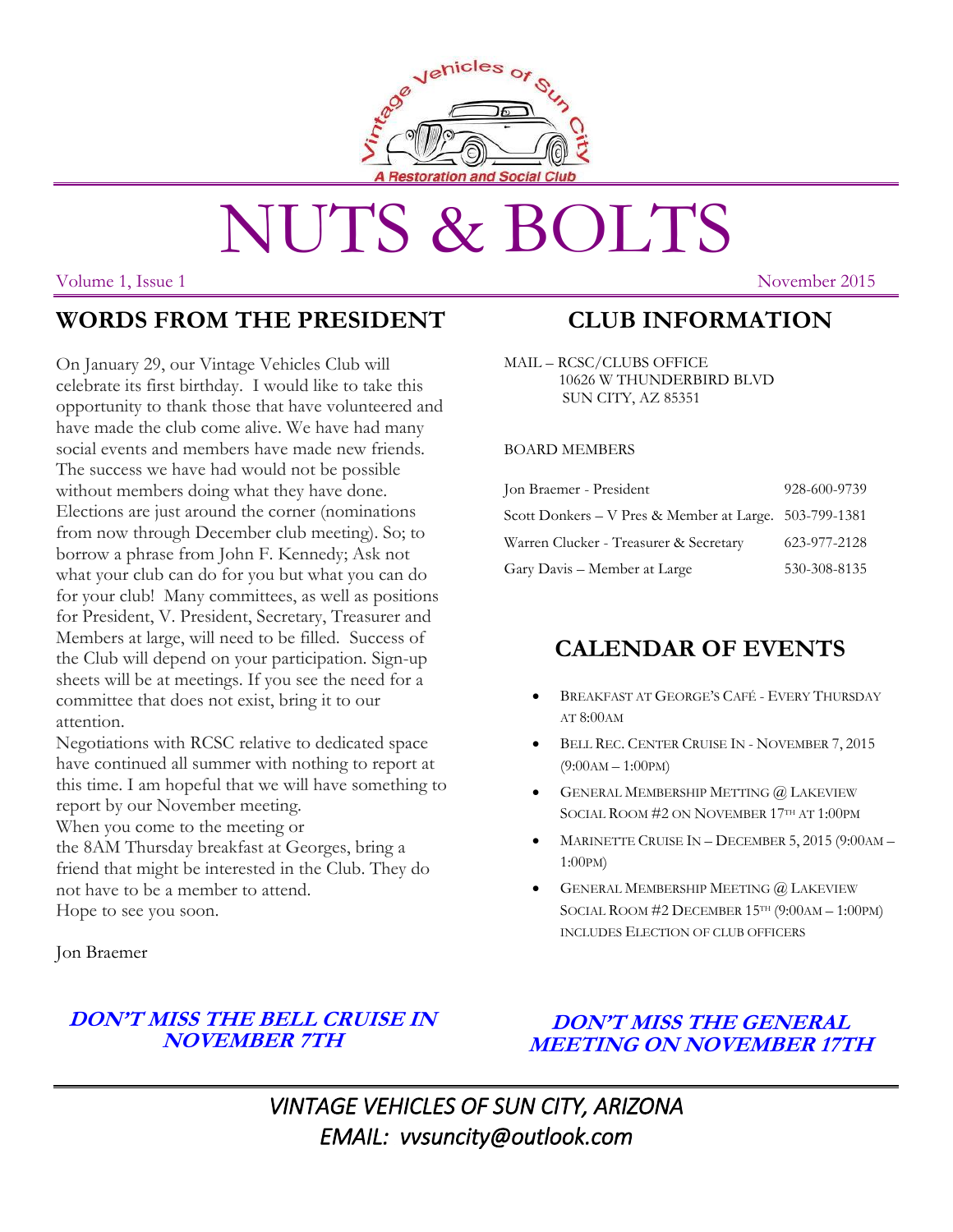## **CLUB NEWS**

To our seasonal VVSC members returning from other parts of the country, welcome back to Sun City and to our fulltime Sun City residents, I extend a hardy hello.

As you've likely noticed, we're trying a new format for the newsletter. The new format should be easier for us to email and if necessary, for anyone to print. I want to give thanks to Ron Whitney, as it was his idea and design.

Our new club logo appears in the front page header, and next time you see Les Litzenberger, please remember to tell him "Thanks" for his great design work.



 With the new format, we will have many options available and as you can see, we'll still be able to include pictures of our favorite pastime – Cool Vehicles!!!!

Bill Senter has been busy planning and arranging activities for the upcoming season. His events agenda includes cruise-ins, using a variety of venues plus accommodations for indoor DYI seminars. Seminar topics will be announced prior to the cruise-ins and food vendors will be available at some of the events too. So be sure to refer to the events information that follows for the dates, times and locations. You won't want to miss a thing.

On another note, Mike Weber, has stepped down from the office of Club Secretary. In Mike's absence, Jon Braemer asked Warren Clucker, Club Treasurer, to act as interim Secretary for the club. Warren, without hesitation accepted the job of Secretary and now does both positions. In addition to losing Mike

from the board, Al Baxley, has stepped down from the office of club Vice President. As a result of Al's decision, Jon Braemer asked me, Scott Donkers, to act as interim VP for the remainder of the year. As you can see, there will be VVSC board positions available for 2016. Elections for all board positions take place at the December General Meeting, so if you are interested in getting involved, please let a current board member know or contact the elections committee chair person, John Lassell. In addition to these two board positions, we will have opportunities for people to use their talents on a variety of committees. Again, if you would like to become involved in a club function, please contact a board member.

Scott Donkers Member at Large Newsletter Editor Interim Vice President



We have a birthday announcement to make. Ron Whitney's 1965 Caddy turned 50 this year! I'd like to say I've aged that well.

*VINTAGE VEHICLES OF SUN CITY, ARIZONA EMAIL: vvsuncity@outlook.com*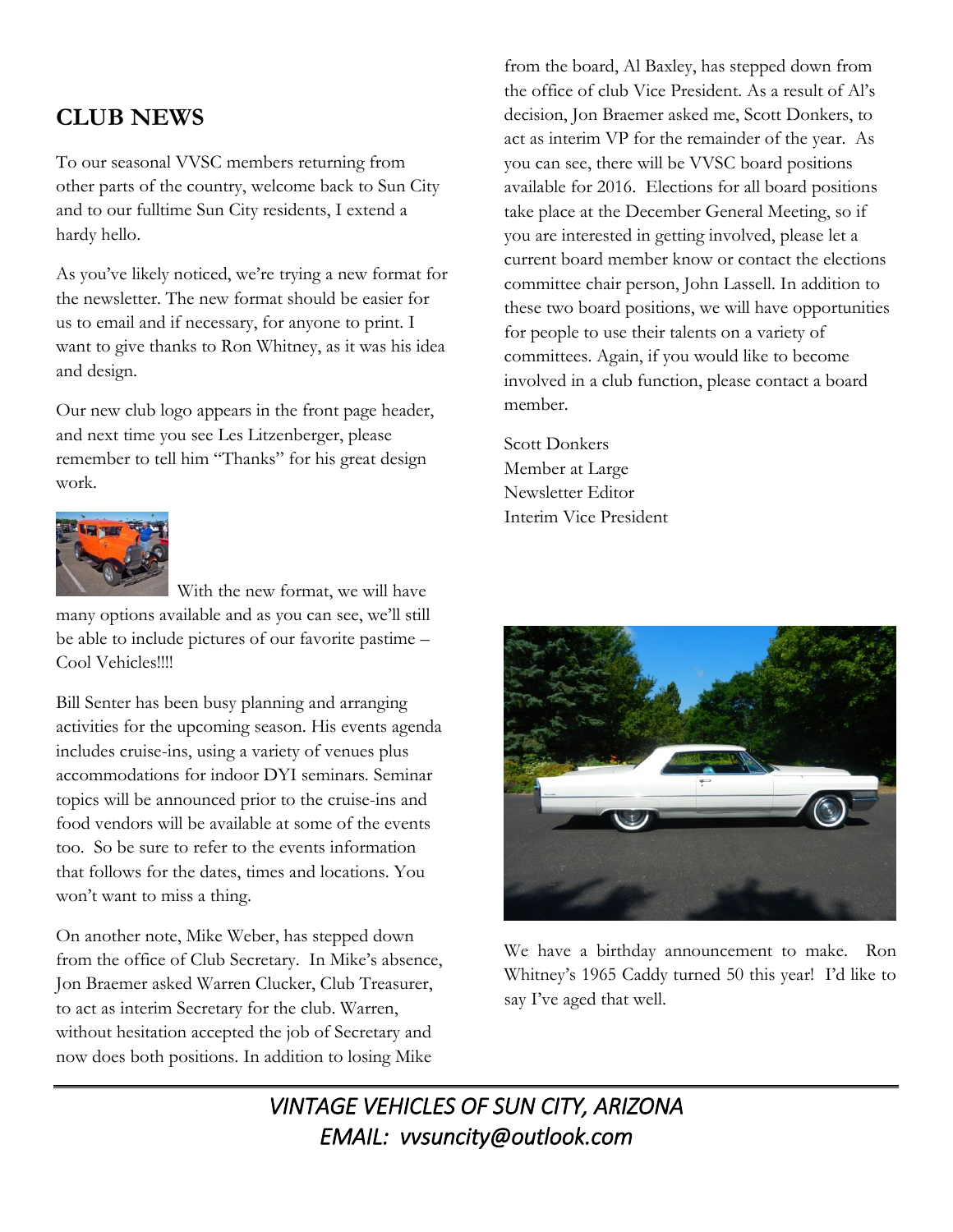#### **MEMBERS CORNER**

If you have any ideas, suggestions, thoughts or comments for the board of directors, please email them to: vvsuncity@outlook.com

Want to make an announcement to the membership. Send it to the email address below and it will be added to the next newsletter. vvsuncity@outlook.com

Are you a seasonal Sun City resident who leaves a special project somewhere up north during the winter? If so, email a picture of it and your story to: vvsuncity@outlook.com. We'll put it in a future issue of the newsletter.

Get Involved! The club needs people for its various committees. Please sign up by emailing: vvsuncity@outlook.com

#### **RECENT EVENTS**

The RCSC invited the Vintage Vehicle Club of Sun City to participate in the Fall Festive at Sundial Recreation Center on October 17rh. Some 25 members displayed their vehicles under the solar panels on the east end of the parking lot. Those of us who were there had a great time and attracted a fair amount of attention as we had dozens of spectators gazing at our vehicles. Unfortunately, our car show was cut short by an unwanted downpour some 2 hours into the event. As soon as the rainstorm began, members quickly packed up and headed to dryer places. Following are a few photos of this event courtesy of Ed Gordon:

#### **MEMBER ANNOUNCEMENT**

You may recall a recent VVSC Newsletter article featuring Bud Seeley's 47 Packard. Not many people knew, but at that time, Bud had been fighting cancer for over a year. It saddens me to inform you that shortly after the article was sent out, Bud lost his battle to this horrible disease. Bud was an active VVSC club participant. He offered many productive ideas, volunteered for committee work and displayed untold kindness for the benefit of our club. Vintage vehicles were Bud's passion as was evidenced by the many vehicles he had owned throughout his life. In recent months, Bud could be found working on his newest project; a 57 Chevy Bel Air 2 door, beauty! Nearly finished, Bud drove the car a couple weeks before his passing. In Bud's absence, club member and one of Bud's best friends (Bud had many best friends), Tom La Vack will be putting the finishing touches on the 57 over the next few months. Once finished, Kathy Seeley plans to bring the Chevy to a VVSC cruise-in for everyone to see. From your many friends in the VVSC club and everywhere, RIP Bud. You will be missed.

# **HAVE BREAKFAST WITH OTHER CLUB MEMBERS EVERY THURSDAY MORNING. 8:00AM AT GEORGE'S CAFE**

*VINTAGE VEHICLES OF SUN CITY, ARIZONA EMAIL: vvsuncity@outlook.com*